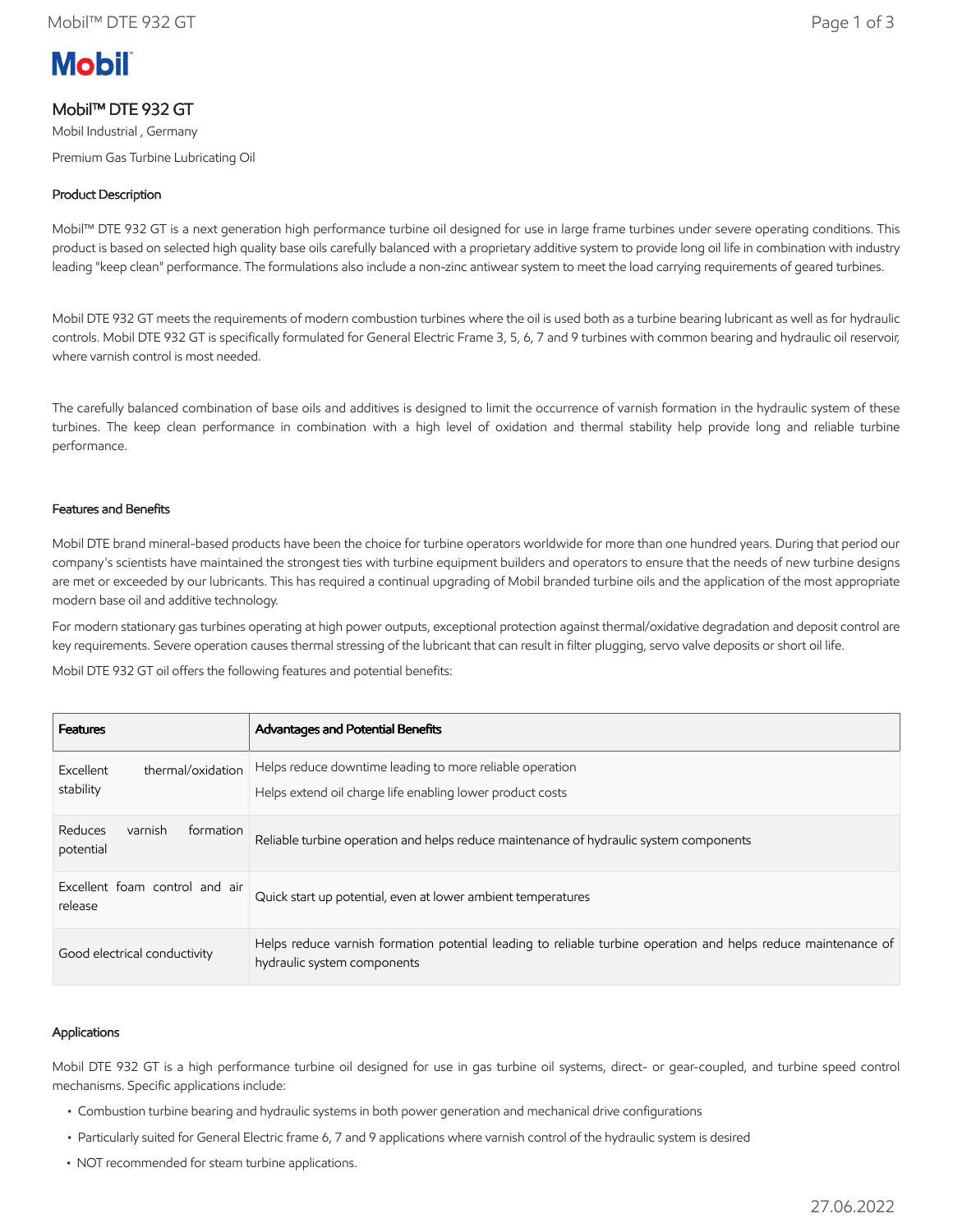Application Note: Mobil DTE 932 GT is not compatible with Mobil DTE 732. Drain and flush is required when converting.

# Specifications and Approvals

| This product is recommended for use in applications requiring: |
|----------------------------------------------------------------|
| GE Power GEK 28143B                                            |
| GE Power GEK 101941A                                           |
|                                                                |
| This product meets or exceeds the requirements of:             |

GE Power GEK 32568K

# Properties and Specifications

| Property                                                       |             |  |
|----------------------------------------------------------------|-------------|--|
| Grade                                                          |             |  |
| Air Release Time, 50 C, min, ASTM D3427                        |             |  |
| Copper Strip Corrosion, 3 h, 100 C, Rating, ASTM D130          |             |  |
| Density @ 15.6 C, g/ml, ASTM D4052                             |             |  |
| Flash Point, Cleveland Open Cup, °C, ASTM D92                  | 240         |  |
| FZG Load Carrying Capacity, A/8.3/90, DIN 51354-2              |             |  |
| Kinematic Viscosity @ 100 C, mm2/s, ASTM D445                  |             |  |
| Kinematic Viscosity @ 40 C, mm2/s, ASTM D445                   | 31.5        |  |
| Pour Point, °C, ASTM D97                                       | $-18$       |  |
| Rotating Pressure Vessel Oxidation Test, min, ASTM D2272       |             |  |
| Rust Characteristics, Procedure B, Rating, ASTM D665           |             |  |
| Turbine Oil Stability Test, Life to 2.0 mg KOH/g, h, ASTM D943 |             |  |
| Viscosity Index, ASTM D2270                                    | 141         |  |
| Foam, Sequence I, Tendency, ml, ASTM D892                      |             |  |
| Foam, Sequence I, Stability, ml, ASTM D892                     |             |  |
| Foam, Sequence II, Tendency, ml, ASTM D892                     | 15          |  |
| Foam, Sequence II, Stability, ml, ASTM D892                    | $\mathbf 0$ |  |
| Foam, Sequence III, Tendency, ml, ASTM D892                    |             |  |